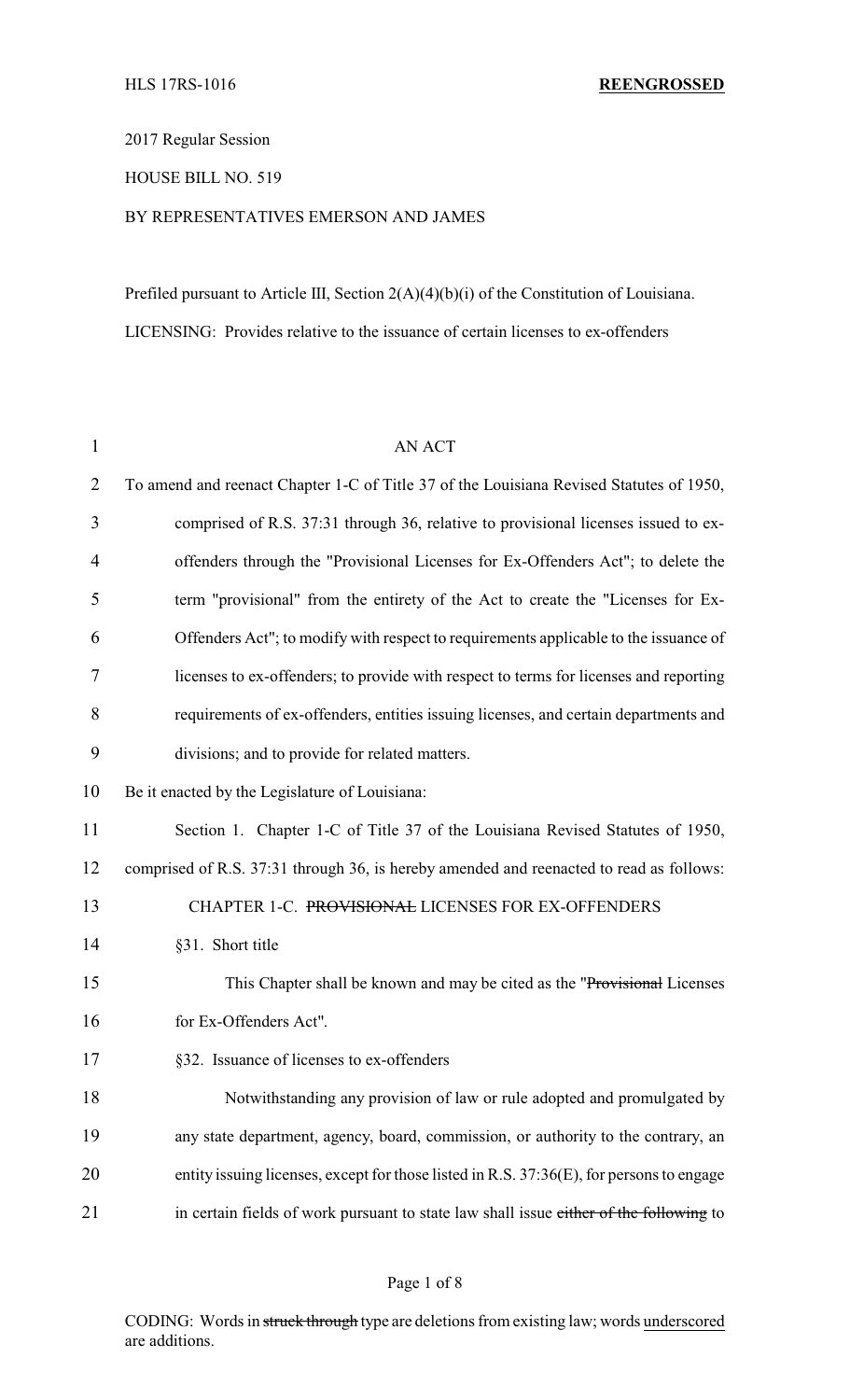| $\mathbf{1}$   | an otherwise qualified otherwise-qualified applicant who has been convicted of an                    |  |
|----------------|------------------------------------------------------------------------------------------------------|--|
| $\overline{2}$ | offense or offenses, except those described in R.S. $37:36(A)$ through (C):, the                     |  |
| 3              | (1) The license for which the applicant applied if the applicant meets all                           |  |
| 4              | other requirements of the licensing qualifications, except those pertaining to former                |  |
| 5              | offenses.                                                                                            |  |
| 6              | $(2)$ A provisional license for which the applicant applied if the applicant                         |  |
| 7              | meets all other requirements of the licensing qualifications except those pertaining                 |  |
| 8              | to former offenses (referred to in this Chapter as "applicant" or "holder").                         |  |
| 9              | §33. Provisional license; issuance; term; probation or parole License; application by                |  |
| 10             | ex-offender                                                                                          |  |
| 11             | $A_{\cdot}(1)$ An ex-offender may apply to any entity issuing licenses to engage in                  |  |
| 12             | certain fields of work pursuant to state law for a provisional license to engage in the              |  |
| 13             | particular field of work for which the entity issues licenses.                                       |  |
| 14             | $\left(\frac{2}{2}\right)B$ . The licensing entity shall issue the provisional license for which the |  |
| 15             | applicant applied and is otherwise qualified to receive.                                             |  |
| 16             | B. The licensing entity issuing the provisional license shall determine the                          |  |
| 17             | term for which the provisional license shall be valid; however, in no event shall a                  |  |
| 18             | provisional license issued pursuant to this Chapter be valid for fewer than ninety                   |  |
| 19             | days nor more than three hundred sixty days.                                                         |  |
| 20             | C. The licensing entity may require up to two years to have passed since an                          |  |
| 21             | applicant's last conviction or release from incarceration in order for the applicant to              |  |
| 22             | qualify for the provisional license.                                                                 |  |
| 23             | $D1(1)$ An applicant who is on community supervision and who is issued a                             |  |
| 24             | provisional license pursuant to this Chapter shall provide the licensing entity the                  |  |
| 25             | name and contact information of the person at the Department of Public Safety and                    |  |
| 26             | Corrections, division of probation and parole, to whom he reports. If the applicant                  |  |
| 27             | reports to the probation or parole department of another state, he shall provide the                 |  |
| 28             | licensing entity the name and contact information of the person at that particular                   |  |
| 29             | department to whom he reports.                                                                       |  |

## Page 2 of 8

CODING: Words in struck through type are deletions from existing law; words underscored are additions.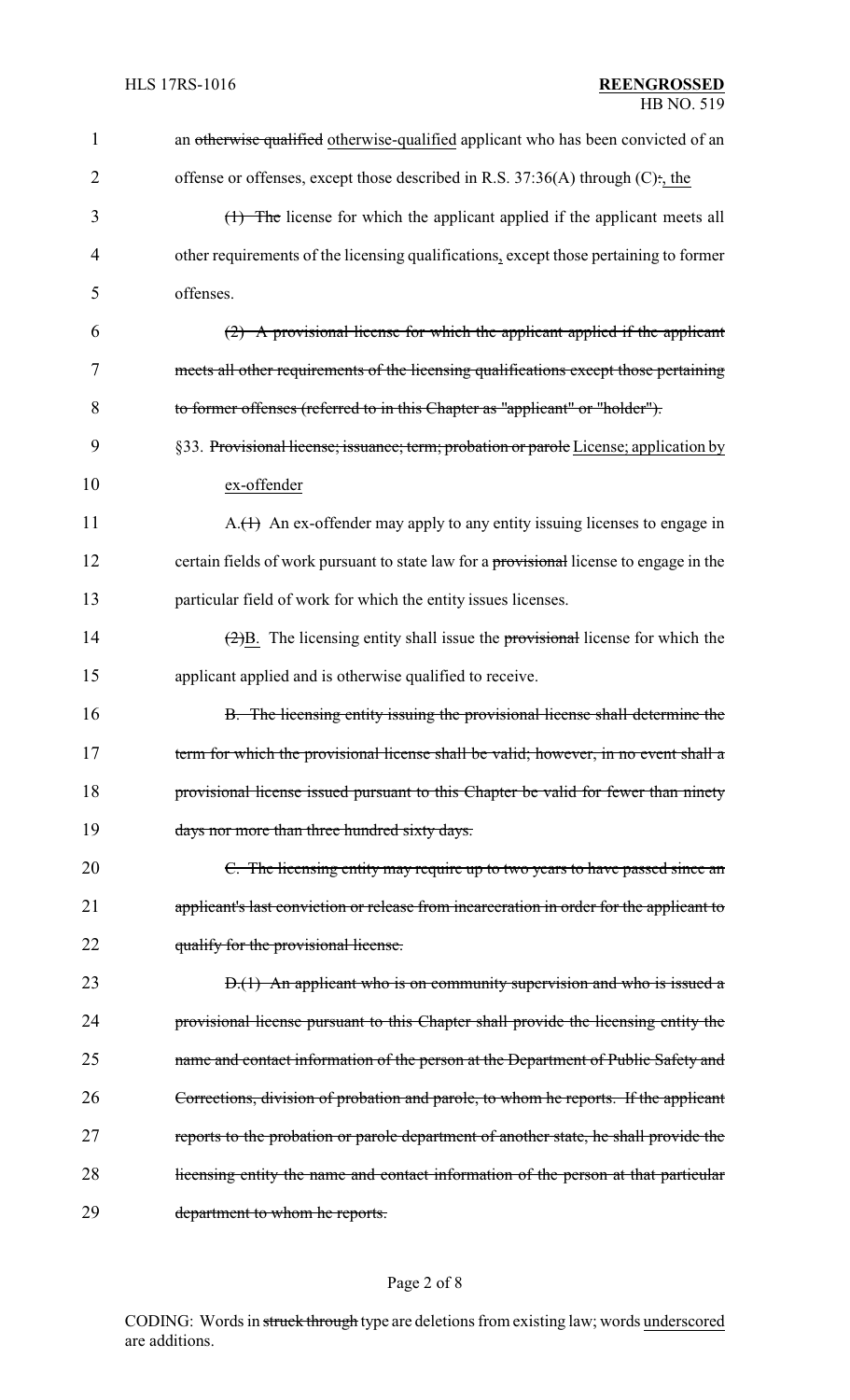| $\mathbf 1$    | $(2)$ The licensing entity shall notify the probation or parole division or                           |
|----------------|-------------------------------------------------------------------------------------------------------|
| $\overline{2}$ | department and court in which the holder's offense was adjudicated that a provisional                 |
| 3              | license has been issued to the applicant.                                                             |
| 4              | §34. Provisional license License; revocation                                                          |
| 5              | A. The licensing entity may revoke the provisional license issued pursuant                            |
| 6              | to this Chapter if the holder commits any of the following:                                           |
| 7              | (1) A new offense felony for which he is convicted.                                                   |
| 8              | $(2)$ An act or omission that causes the holder of a provisional license                              |
| 9              | community supervision, mandatory supervision, or parole to be revoked.                                |
| 10             | $\left(\frac{1}{2}\right)(2)$ A violation of law or rules governing the practice of the field of work |
| 11             | for which the provisional license was issued.                                                         |
| 12             | B. A probation or parole department or division shall notify the licensing                            |
| 13             | entity if the community supervision of the holder of a provisional license is revoked.                |
| 14             | E.B. A court shall notify the licensing entity if the holder of the provisional                       |
| 15             | license is charged with a new offense.                                                                |
| 16             | <b>D.C.</b> If a licensing entity revokes a provisional license pursuant to this                      |
| 17             | Section, each of the following apply:                                                                 |
| 18             | (1) The holder shall not be entitled to receive another provisional license or                        |
| 19             | regular license for which the applicant originally applied, even if otherwise qualified.              |
| 20             | The ability of the holder to subsequently obtain another provisional<br>(2)                           |
| 21             | license from another licensing entity in the future is within the sole discretion of the              |
| 22             | issuing entity.                                                                                       |
| 23             | §35. Regular license License; issuance; discretion of issuer                                          |
| 24             | A. A licensing entity shall issue the regular license for which the provisional                       |
| 25             | license was issued on the expiration of the provisional license term if the holder of                 |
| 26             | the provisional license does not commit acts described in R.S. 37:34(A).                              |
| 27             | B. Nothing in this Chapter shall be implicitly interpreted to preclude an                             |
| 28             | entity from exercising its existing discretion to issue a license to individuals not                  |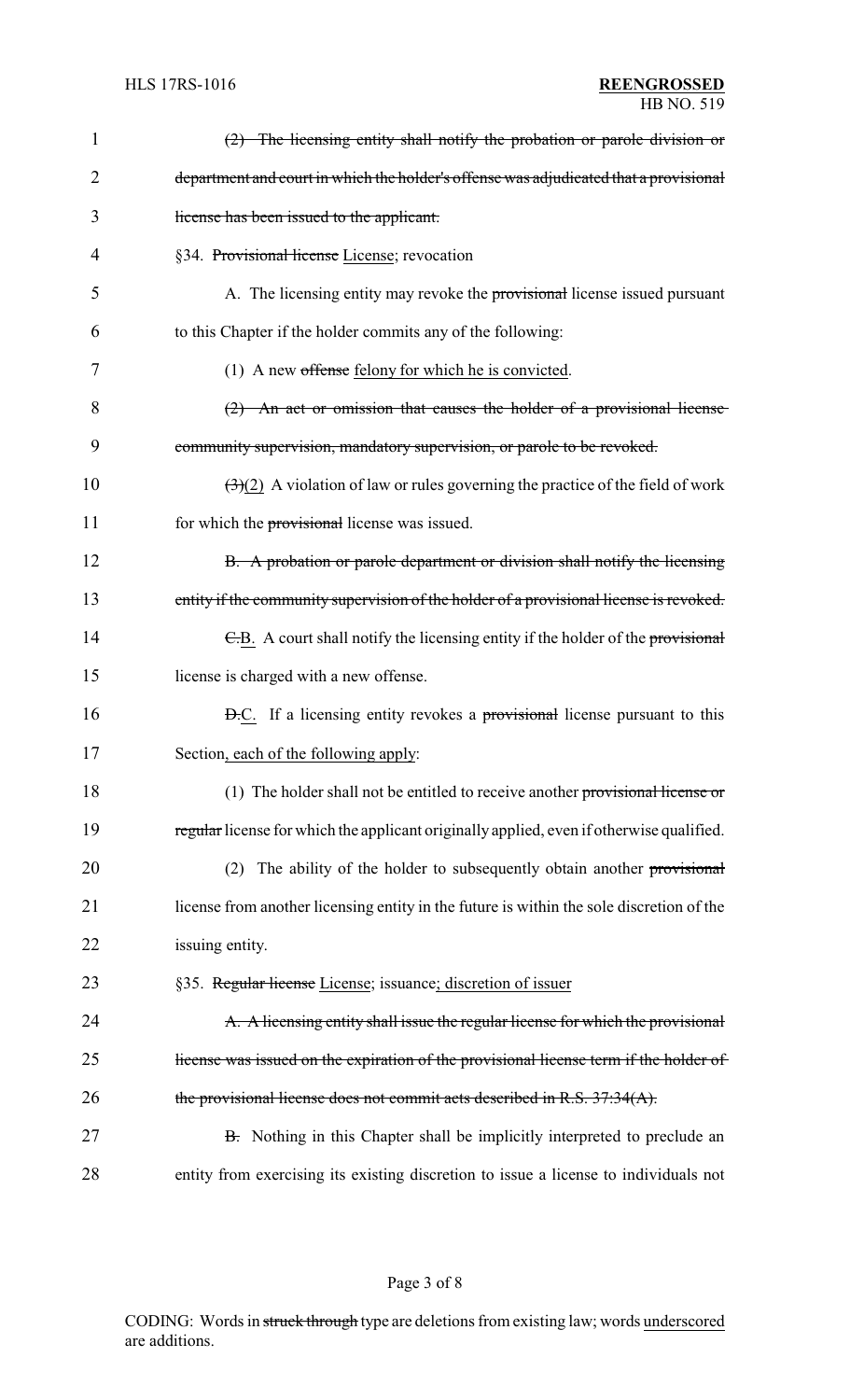| $\mathbf{1}$   | covered under pursuant to the provisions of this Chapter, except where precluded by     |
|----------------|-----------------------------------------------------------------------------------------|
| $\overline{2}$ | another law.                                                                            |
| 3              | §36. Exemptions; prohibitions; records; reports                                         |
| 4              | A. A licensing entity shall not be required to issue a provisional license to           |
| 5              | any person convicted of any of the following:                                           |
| 6              | (1) Any grade of homicide enumerated in R.S. 14:29.                                     |
| 7              | (2) A "crime of violence" as enumerated in R.S. $14:2(B)$ .                             |
| 8              | $(3)$ A "sex offense" as defined by R.S. 15:541.                                        |
| 9              | B. A licensing entity shall not be required to issue a provisional license to           |
| 10             | any person convicted of an offense involving fraud if the licensed field of work is     |
| 11             | one in which the licensee owes a fiduciary duty to a client.                            |
| 12             | C. A licensing entity shall not be required to issue a provisional license to           |
| 13             | an applicant whose conviction directly relates to the position of employment sought,    |
| 14             | or to the specific field for which the license is required, or profession for which the |
| 15             | provisional license is sought.                                                          |
| 16             | D. A provisional license holder who supervises children or individuals who              |
| 17             | lack mental capacity shall not do so without another licensee in the room at all times. |
| 18             | E.(1) This Chapter shall not apply to the following licensing entities:                 |
| 19             | (a) Any law enforcement agency.                                                         |
| 20             | (b) The Louisiana State Board of Medical Examiners.                                     |
| 21             | (c) The Louisiana State Board of Dentistry.                                             |
| 22             | (d) The Louisiana State Board of Nursing.                                               |
| 23             | (e) The Louisiana State Board of Practical Nurse Examiners.                             |
| 24             | (f) The Louisiana State Racing Commission.                                              |
| 25             | (g) The State Boxing and Wrestling Commission.                                          |
| 26             | (h) The Louisiana Board of Pharmacy.                                                    |
| 27             | (i) The Louisiana Supreme Court.                                                        |
| 28             | (j) The Louisiana Professional Engineering and Land Surveying Board.                    |
| 29             | (k) The Louisiana State Board of Architectural Examiners.                               |

Page 4 of 8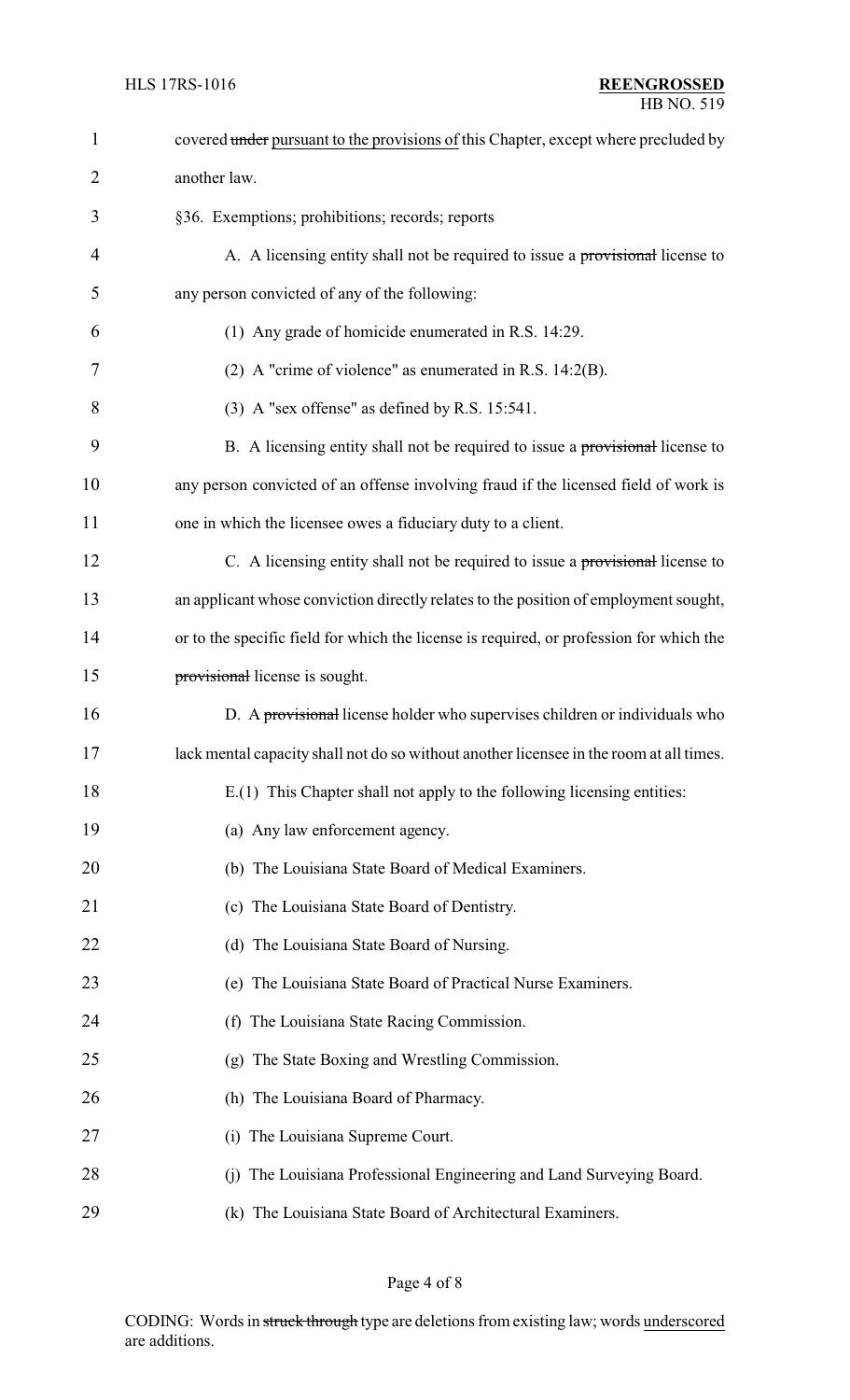| 1              | (1) The Louisiana State Board of Private Investigator Examiners.                       |
|----------------|----------------------------------------------------------------------------------------|
| $\overline{2}$ | (m) The Louisiana State Board of Embalmers and Funeral Directors.                      |
| 3              | (n) The Louisiana State Board of Elementary and Secondary Education.                   |
| 4              | (o) The Office of Financial Institutions.                                              |
| 5              | (p) The Louisiana Physical Therapy Board.                                              |
| 6              | (q) The Louisiana Board of Massage Therapy.                                            |
| 7              | (r) The office of alcohol and tobacco control of the Department of Revenue.            |
| 8              | (s) The health standards section of the Louisiana Department of Health.                |
| 9              | (t) The Department of Insurance.                                                       |
| 10             | (u) The Louisiana State Board of Social Work Examiners.                                |
| 11             | (v) The Louisiana State Board of Examiners of Psychologists.                           |
| 12             | (w) The Louisiana Behavior Analyst Board.                                              |
| 13             | (x) All offices, boards, or commissions under the supervision of the deputy            |
| 14             | secretary of the Department of Public Safety and Corrections, public safety services,  |
| 15             | or the superintendent of the Louisiana State Police, which are not delineated in this  |
| 16             | Section.                                                                               |
| 17             | (y) The Louisiana Real Estate Commission.                                              |
| 18             | (z) The Louisiana Real Estate Appraisers Board.                                        |
| 19             | (aa) The Louisiana Licensed Professional Counselors Board of Examiners.                |
| 20             | (2) Nothing in this Subsection shall be construed to preclude the licensing            |
| 21             | entity, in its discretion, from adopting the provisions of this Chapter as policies or |
| 22             | administrative rules.                                                                  |
| 23             | $(3)(a)$ A licensing entity exempt from the provisions of this Chapter shall           |
| 24             | keep record and compile a report of the number of provisional licenses denied by the   |
| 25             | entity, including all reasons for such denial, when the denial is of an otherwise      |
| 26             | qualified applicant who has been convicted of an offense or offenses, except those     |
| 27             | described in Subsections A through C of this Section.                                  |
| 28             | (b) Notwithstanding the exemption of licensing entities as provided in this            |
| 29             | Section, any licensing entity issuing provisional licenses in accordance with this     |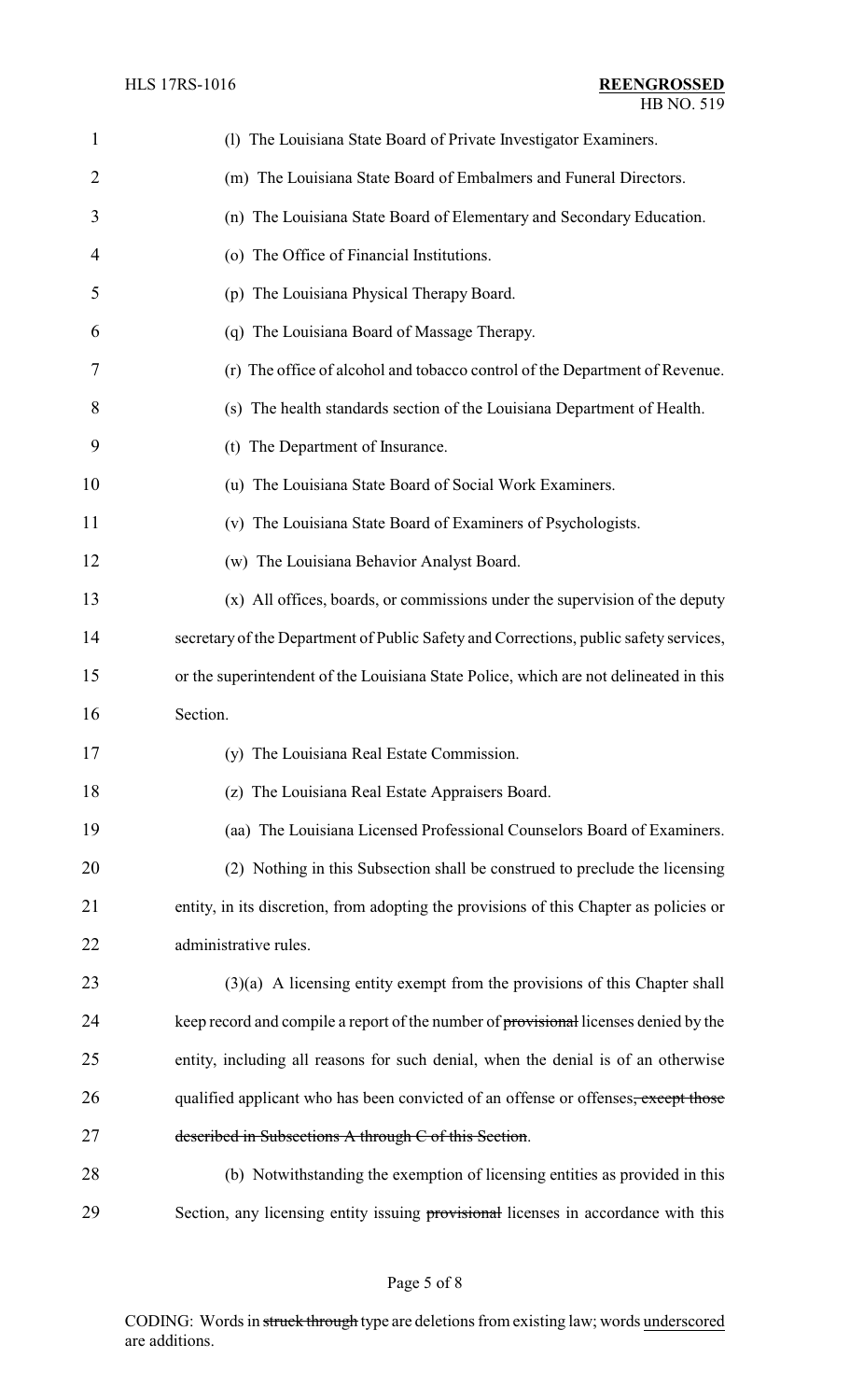| 1              | Chapter to people with criminal convictions shall keep record and compile a report     |
|----------------|----------------------------------------------------------------------------------------|
| $\overline{2}$ | of the number of provisional licenses issued and denied by the entity, including all   |
| 3              | reasons for any such issuance or denial.                                               |
| $\overline{4}$ | (c) The entity shall provide the report annually to the House Committee on             |
| 5              | Commerce no later than February first of each year.                                    |
| 6              | F. If a licensing entity believes that another exemption not provided in this          |
|                | Section is necessary in a specific case to protect the public from a clear and         |
| 8              | imminent danger, the entity may seek declaratory relief in district court through a    |
| 9              | judicial order finding that the applicant shall not be issued a provisional or regular |
| 10             | license because it would pose such a danger.                                           |

## DIGEST

The digest printed below was prepared by House Legislative Services. It constitutes no part of the legislative instrument. The keyword, one-liner, abstract, and digest do not constitute part of the law or proof or indicia of legislative intent. [R.S. 1:13(B) and 24:177(E)]

| HB 519 Reengrossed | 2017 Regular Session | Emerson |
|--------------------|----------------------|---------|
|                    |                      |         |

**Abstract:** Provides relative to certain licenses issued to ex-offenders.

Present law provides for the "Provisional Licenses for Ex-Offenders Act". Proposed law deletes the term "provisional" from the entirety of present law to provide for the "Licenses for Ex-Offenders Act".

Present law requires non-exempt entities to issue a provisional license to an applicant if the applicant meets all other requirements of the licensing qualifications, except those pertaining to former offenses. Proposed law deletes present law.

Present law requires the licensing entity issuing the provisional license to determine the term for which the provisional license is valid. Provides that the issued provisional license cannot be made valid for fewer than 90 days nor more than 360 days. Proposed law deletes present law.

Present law authorizes the licensing entity to require up to 2 years of time passed since an applicant's last conviction or release from incarceration in order for the applicant to qualify for the provisional license. Proposed law deletes present law.

Present law requires an applicant on community supervision and who is issued a provisional license to provide the licensing entity with the name and contact information of the person at the Dept. of Public Safety and Corrections, division of probation and parole, to whom the applicant reports. Provides if the applicant reports to the probation or parole department of another state, he is also required to provide the licensing entity with the name and contact information of the person at that particular department to whom he reports. Proposed law deletes present law.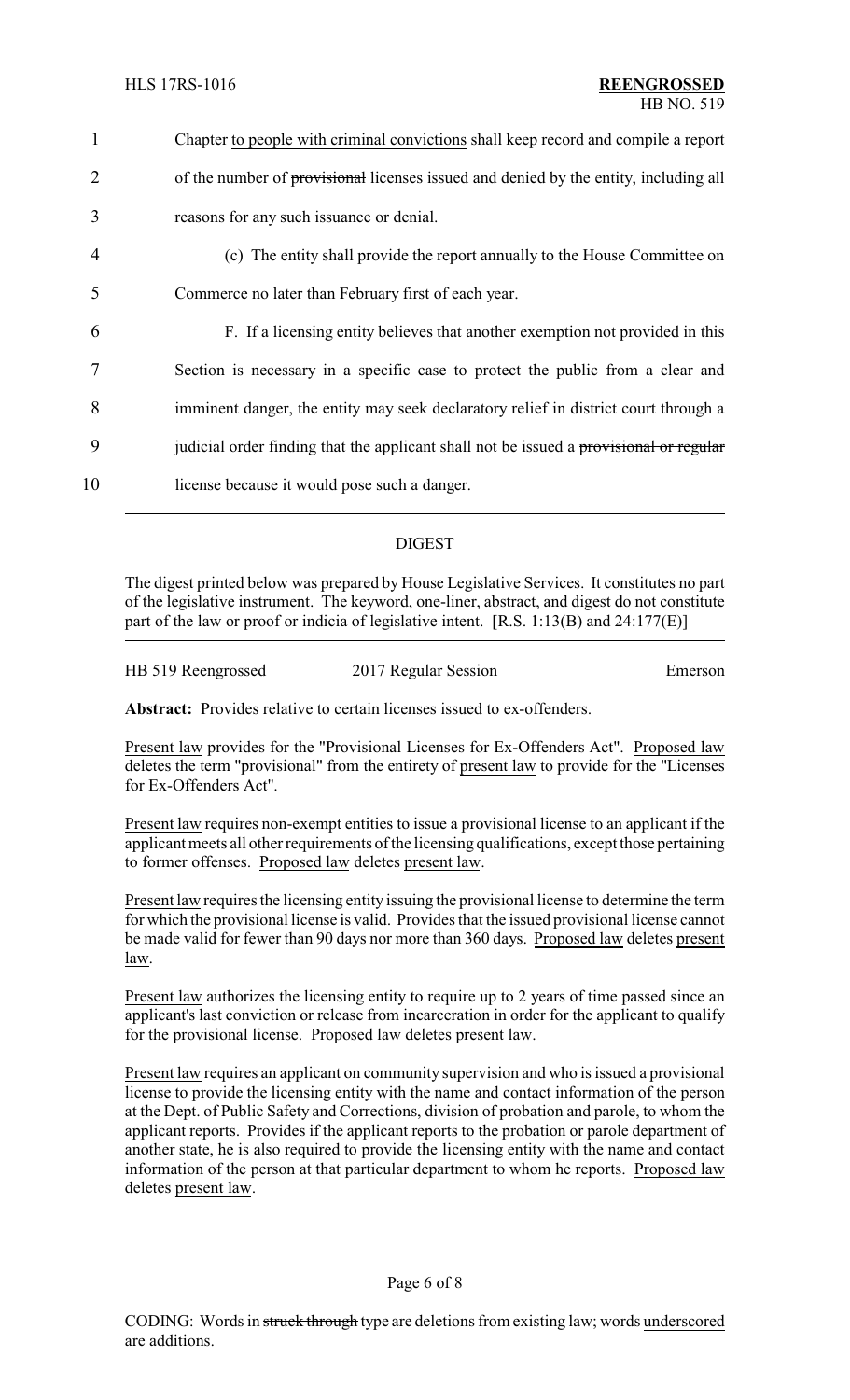Present law requires the licensing entity to notify the probation or parole division or department, and the court, in which the provisional license holder's offense was adjudicated that a provisional license has been issued to the applicant. Proposed law deletes present law.

Present law authorizes the licensing entity to revoke the provisional license if the holder commits a new offense. Proposed law changes new "offense" to new "felony for which he is convicted" and otherwise retains present law.

Present law authorizes the licensing entity to revoke the provisional license if the holder commits an act or omission requiring the holder's subjection to community supervision or mandatory supervision, or revocation of parole. Proposed law deletes present law.

Present law requires a probation or parole department or division to notify the licensing entity if the community supervision of the holder of a provisional license is revoked. Proposed law deletes present law.

Present law requires a licensing entity to issue the regular license for which the provisional license was issued on the expiration of the provisional license term, if the holder of the provisional license does not commit acts described in present law (R.S. 37:34(A)). Proposed law deletes present law.

Present law provides that a licensing entity is not required to issue a provisional license to any person convicted of any of the following:

- (1) Any grade of homicide enumerated in R.S. 14:29.
- (2) A "crime of violence" as enumerated in R.S. 14:2(B).
- (3) A "sex offense" as defined by R.S. 15:541.

Proposed law deletes the term "provisional" but otherwise retains present law.

Present law requires a licensing entity exempt from present and proposed law to keep record and compile a report of the number of provisional licenses denied by the entity, including all reasons for such denial, when the denial is of an otherwise-qualified applicant convicted of an offense or offenses, except those defenses described in present law (R.S. 37:37(A) through (C)).

Proposed law deletes the term "provisional" and deletes the exception of defenses and statutory reference (R.S. 37:37(A) through (C)) described in present law. Otherwise retains present law.

Present law requires a licensing entity issuing provisional licenses to keep record and compile a report of the number of provisional licenses issued and denied by the entity, including all reasons for any such issuance or denial.

Proposed law deletes the term "provisional" to refer to a license. Requires licensing entities to provide reports when licenses have been issued to people with criminal convictions.

(Amends R.S. 37:31-36)